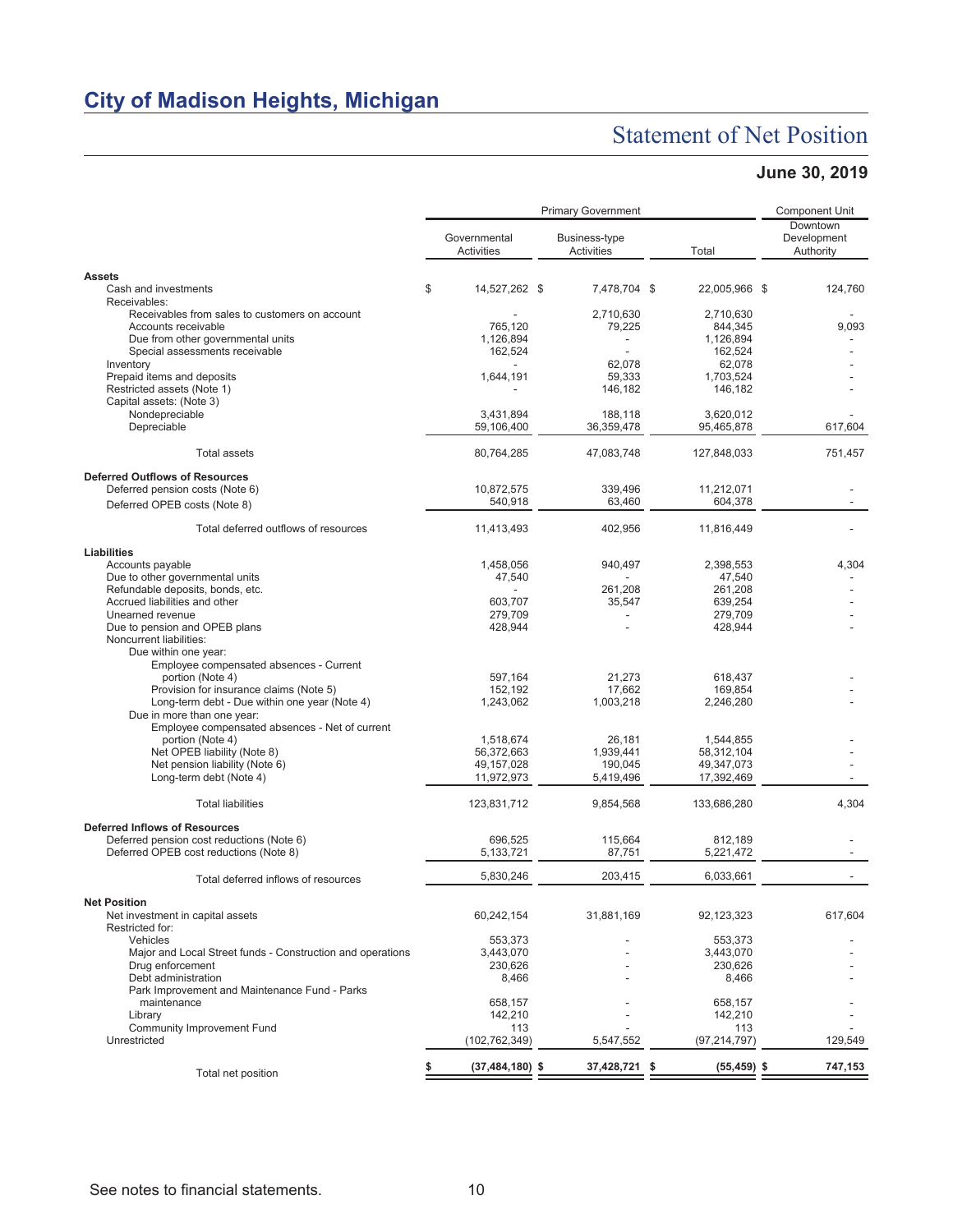|                                                                              |                                      | Program Revenue |                                |  |                                          |    |                                               |
|------------------------------------------------------------------------------|--------------------------------------|-----------------|--------------------------------|--|------------------------------------------|----|-----------------------------------------------|
|                                                                              | <b>Expenses</b>                      |                 | Charges for<br><b>Services</b> |  | Operating<br>Grants and<br>Contributions |    | <b>Capital Grants</b><br>and<br>Contributions |
| <b>Functions/Programs</b><br>Primary government:<br>Governmental activities: |                                      |                 |                                |  |                                          |    |                                               |
| General government<br>Public safety                                          | \$<br>$(3,659,676)$ \$<br>15,546,841 |                 | 1,841,463 \$<br>882,400        |  | 66,827 \$<br>154,546                     |    |                                               |
| Public works<br>Solid waste and recycling<br>Community and economic          | 5,035,773<br>2,480,216               |                 | 69,466<br>7,863                |  | 3,203,237<br>14,635                      |    | 13,888                                        |
| development<br>Recreation and culture<br>Interest on long-term debt          | 1,048,275<br>1,829,820<br>357,051    |                 | 1,157,332<br>290,157           |  | 99,013<br>65,912                         |    |                                               |
| Total governmental activities                                                | 22,638,300                           |                 | 4,248,681                      |  | 3,604,170                                |    | 13,888                                        |
| Business-type activities - Water and<br>sewer                                | 11,554,784                           |                 | 11,461,386                     |  | 565,387                                  |    |                                               |
| Total primary government                                                     | 34, 193, 084 \$                      |                 | 15,710,067 \$                  |  | 4,169,557                                | -S | 13,888                                        |
| Component units - Downtown Development<br>Authority                          | 57,446 \$                            |                 |                                |  |                                          |    |                                               |
|                                                                              | General revenue:                     |                 |                                |  |                                          |    |                                               |

Property taxes

Unrestricted state-shared revenue Unrestricted investment income Cable franchise fees Gain (loss) on sale of capital assets Other miscellaneous income

Total general revenue

**Change in Net Position**

**Net Position** - Beginning of year

**Net Position** - End of year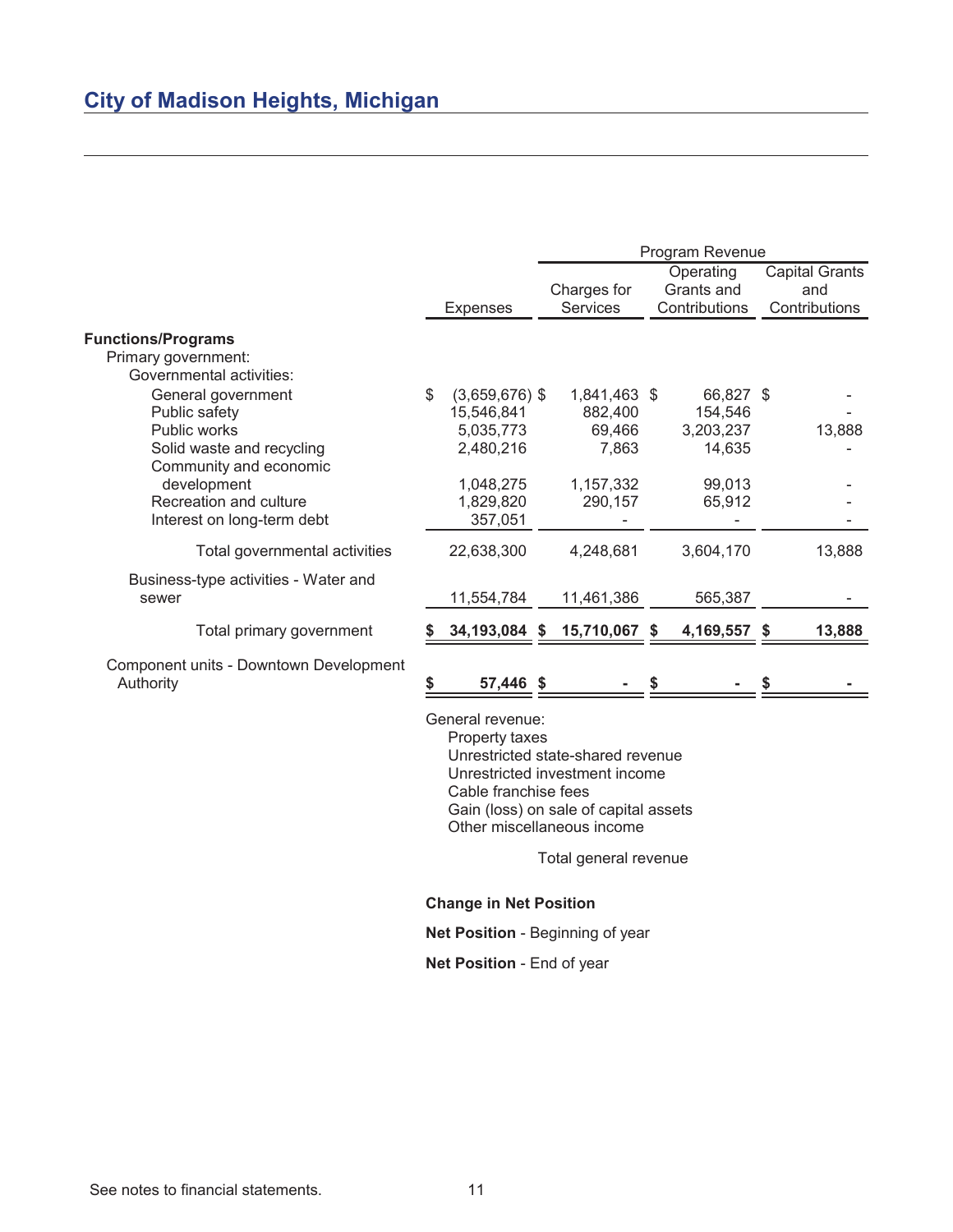# Statement of Activities

### **Year Ended June 30, 2019**

|                                    |                           |                                           |  |                         | Net (Expense) Revenue and Changes in Net Position |                                      |           |  |  |
|------------------------------------|---------------------------|-------------------------------------------|--|-------------------------|---------------------------------------------------|--------------------------------------|-----------|--|--|
| <b>Primary Government</b>          |                           |                                           |  |                         |                                                   | Component<br>Unit                    |           |  |  |
| Governmental<br><b>Activities</b>  |                           | <b>Business-type</b><br><b>Activities</b> |  |                         | Total                                             | Downtown<br>Development<br>Authority |           |  |  |
|                                    |                           |                                           |  |                         |                                                   |                                      |           |  |  |
| \$                                 | 5,567,966<br>(14,509,895) | S                                         |  | \$                      | 5,567,966<br>(14,509,895)                         | S                                    |           |  |  |
|                                    | (1,749,182)               |                                           |  |                         | (1,749,182)                                       |                                      |           |  |  |
|                                    | (2,457,718)               |                                           |  |                         | (2,457,718)                                       |                                      |           |  |  |
|                                    | 208,070                   |                                           |  |                         | 208,070                                           |                                      |           |  |  |
|                                    | (1,473,751)               |                                           |  |                         | (1,473,751)                                       |                                      |           |  |  |
|                                    | (357, 051)                |                                           |  |                         | (357, 051)                                        |                                      |           |  |  |
|                                    | (14, 771, 561)            |                                           |  |                         | (14, 771, 561)                                    |                                      |           |  |  |
|                                    |                           | 471,989                                   |  |                         | 471,989                                           |                                      |           |  |  |
|                                    | (14, 771, 561)            | 471,989                                   |  |                         | (14, 299, 572)                                    |                                      |           |  |  |
|                                    |                           |                                           |  |                         |                                                   |                                      | (57, 446) |  |  |
|                                    |                           |                                           |  |                         |                                                   |                                      |           |  |  |
| 20,249,755<br>883,490<br>5,359,329 |                           |                                           |  | 21,133,245<br>5,359,329 |                                                   | 59,881<br>32,697                     |           |  |  |
|                                    | 482,390<br>276,339        |                                           |  |                         | 758,729                                           |                                      |           |  |  |
|                                    | 533,077                   |                                           |  |                         | 533,077                                           |                                      |           |  |  |
|                                    | 146,545                   | (227, 467)                                |  |                         | (80, 922)                                         |                                      |           |  |  |
|                                    | 622,694                   |                                           |  |                         | 622,694                                           |                                      | 1,570     |  |  |
|                                    |                           |                                           |  |                         |                                                   |                                      |           |  |  |
|                                    | 27,393,790                | 932,362                                   |  |                         | 28,326,152                                        |                                      | 94,148    |  |  |
|                                    | 12,622,229                | 1,404,351                                 |  |                         | 14,026,580                                        |                                      | 36,702    |  |  |
|                                    | (50,106,409)              | 36,024,370                                |  |                         | (14,082,039)                                      |                                      | 710,451   |  |  |
| \$                                 | $(37, 484, 180)$ \$       | 37,428,721                                |  | \$                      | $(55, 459)$ \$                                    |                                      | 747,153   |  |  |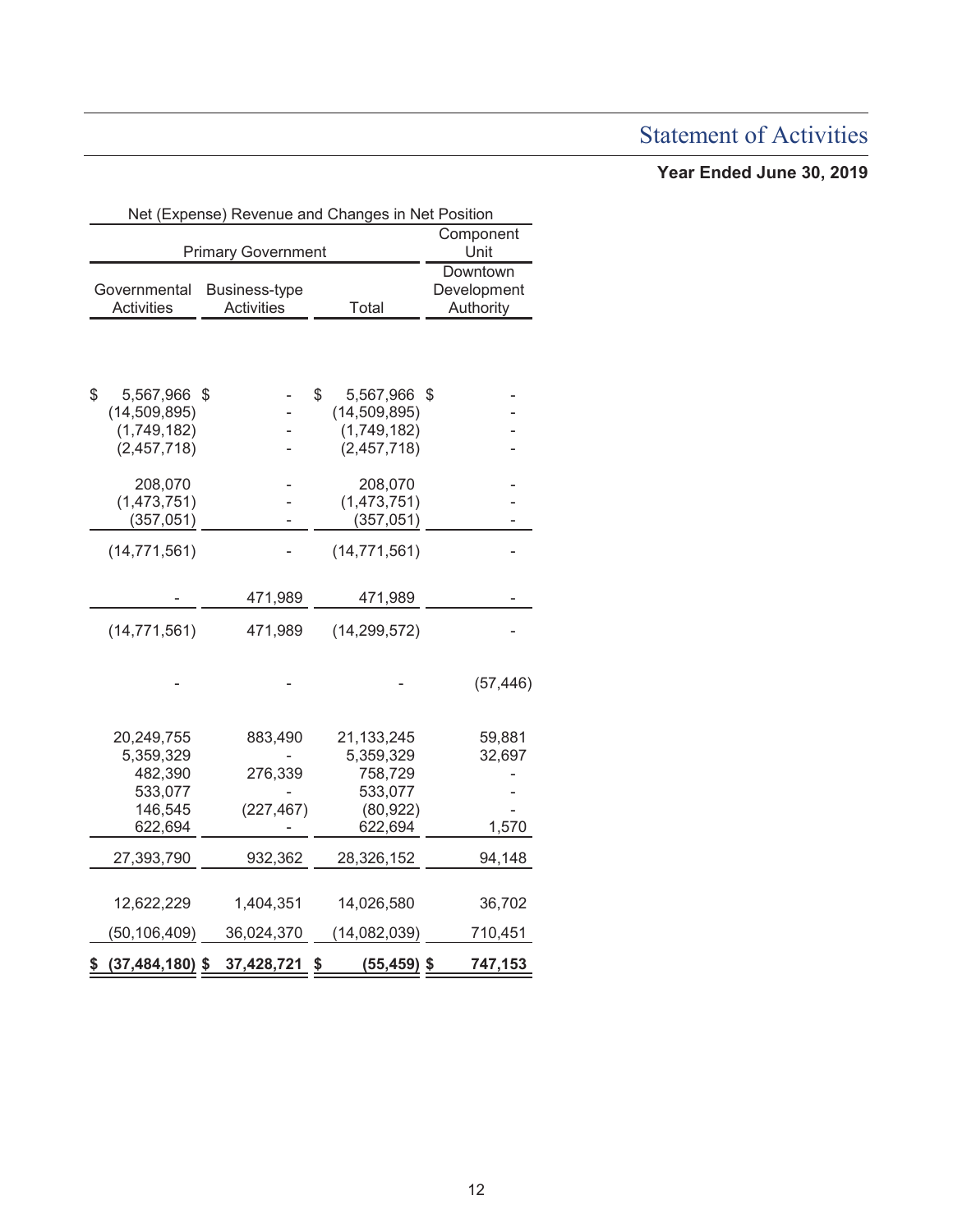## Notes to Financial Statements

**June 30, 2019**

### **Note 1 - Significant Accounting Policies**

#### *Reporting Entity*

The City of Madison Heights, Michigan (the "City") is governed by an elected mayor and six-member council. The accompanying financial statements present the City and its component units, entities for which the City is considered to be financially accountable. Blended component units are, in substance, part of the City's operations, even though they are separate legal entities. Thus, blended component units are appropriately presented as funds of the City. Discretely presented component units are reported in a separate column in the government-wide financial statements to emphasize that they are legally separate from the City (see discussion below for description).

#### *Blended Component Unit*

The Madison Heights Municipal Building Authority (the "Building Authority") is governed by a board that is appointed by the City Council. Although it is legally separate from the City, the Building Authority is reported as if it were part of the primary government because its primary purpose is to finance and construct the City's public buildings. The Authority was inactive during the current fiscal year.

#### *Discretely Presented Component Units*

#### *Downtown Development Authority*

The Downtown Development Authority (the "DDA") was established to correct and prevent stagnation and deterioration within the south-end commercial business district. The DDA has established boundaries that include property abutting John R Road from Gardenia to 10 Mile Road and 11 Mile Road from Interstate 75 to Lorenz. The properties are primarily zoned and used for commercial and industrial purposes. The DDA's goal is to eliminate blighting influences and undertake projects that will encourage new businesses to have locations in the area and to encourage existing businesses to remain in the area. The DDA is developing programs to solicit commitment and investment from business owners to make improvements on private property that will serve the public purpose of enhancing the district. Revenue is provided through the capture of incremental taxes on properties within the district. The DDA's governing body, which consists of the mayor and 8 to 12 individuals, is selected by the City Council. In addition, the DDA's budget is subject to approval by the City Council. There are no separately issued financial statements.

#### *Brownfield Development Authority*

The Brownfield Redevelopment Authority (the "Authority") was created to identify and assist in the redevelopment of abandoned, underutilized, or contaminated parcels of property located in Madison Heights. The Authority's governing body, which consists of 9 to 13 individuals, is composed of the Downtown Development Authority's board members and the mayor. Currently, the Authority is in the preliminary stages of development and activities are nonfinancial in nature. Additionally, the Authority's budget, once adopted, will be subject to approval by the City Council. There are no separately issued financial statements. The Authority was inactive during the current fiscal year.

#### *Report Presentation*

Governmental accounting principles require that financial reports include two different perspectives - the government-wide perspective and the fund-based perspective. The government-wide financial statements (i.e., the statement of net position and the statement of activities) report information on all of the nonfiduciary activities of the primary government and its component units, as applicable. The governmentwide financial statements are presented on the economic resources measurement focus and the full accrual basis of accounting. Property taxes are recognized as revenue in the year for which they are levied. Grants and similar items are recognized as revenue as soon as all eligibility requirements imposed by the provider have been met. The statements also present a schedule reconciling these amounts to the modified accrual-based presentation found in the fund-based statements.